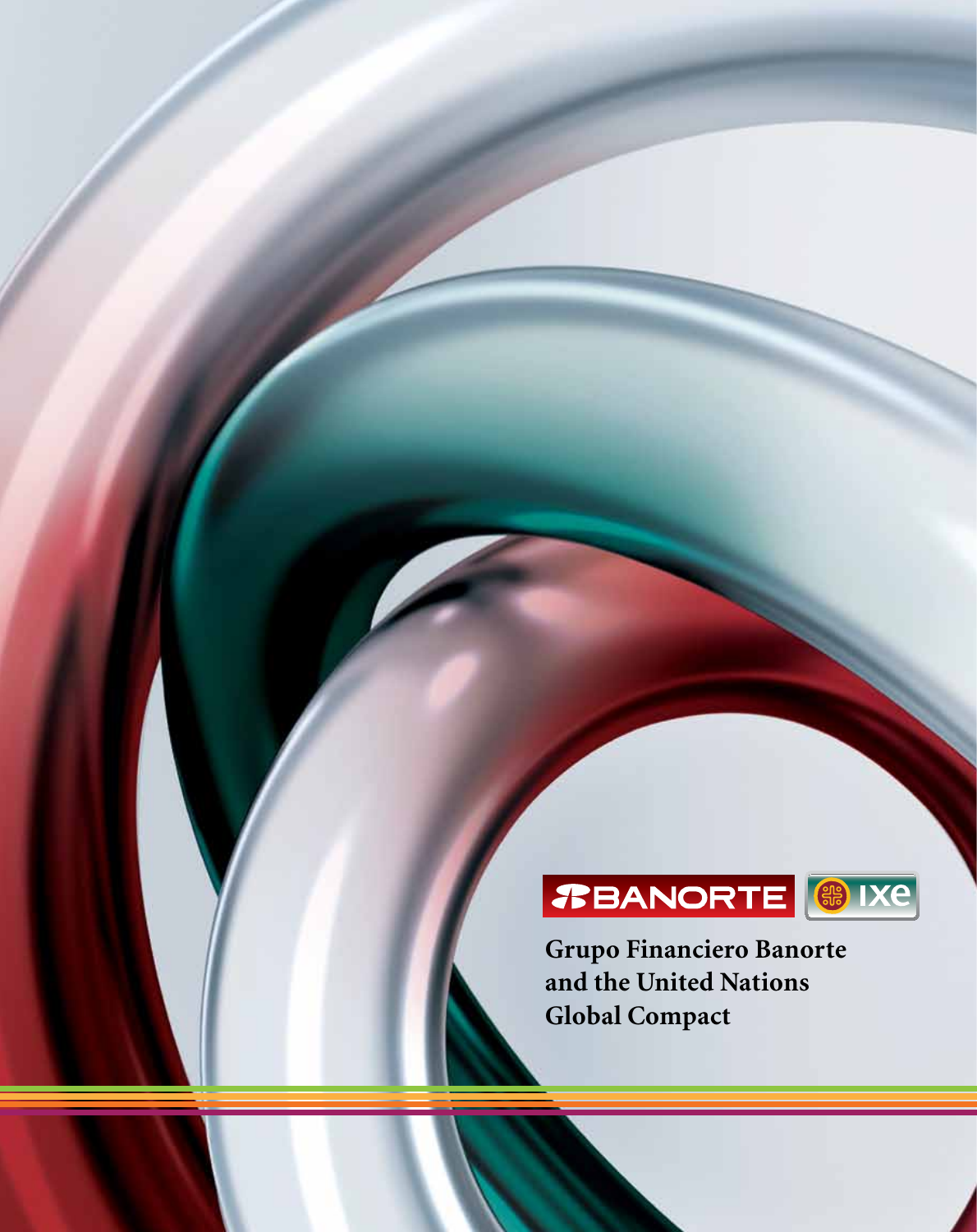<span id="page-1-0"></span>As part of our Declaration of Sustainability, Grupo Financiero Banorte endorsed the United Nations Global Compact in 2011, making this framework and its ten principles, an integral part of our strategy, culture and operations, as reflected in our 2011 Annual Report.

As the Strong Bank of Mexico we express our full support for the United Nations Global Compact and its ten principles addressing Human Rights, Labor, Environment and Anti-Corruption.

At Grupo Financiero Banorte we define sustainability as maximizing profitability and growth of the institution, at all times ensuring a balanced development between the financial, economic, social and environmental aspects inherent in our operations. We believe that adherence and commitment to the United Nations Global Compact is an important step in this direction, which helps to strengthen our mission and vision of long term development.

Beyond our support, we are also working to encourage a culture of sustainable practices in our value chain consistent with the principles of the United Nations Global Compact. To Make Mexico Stronger.

**Alejandro Valenzuela** CEO of Grupo Financiero Banorte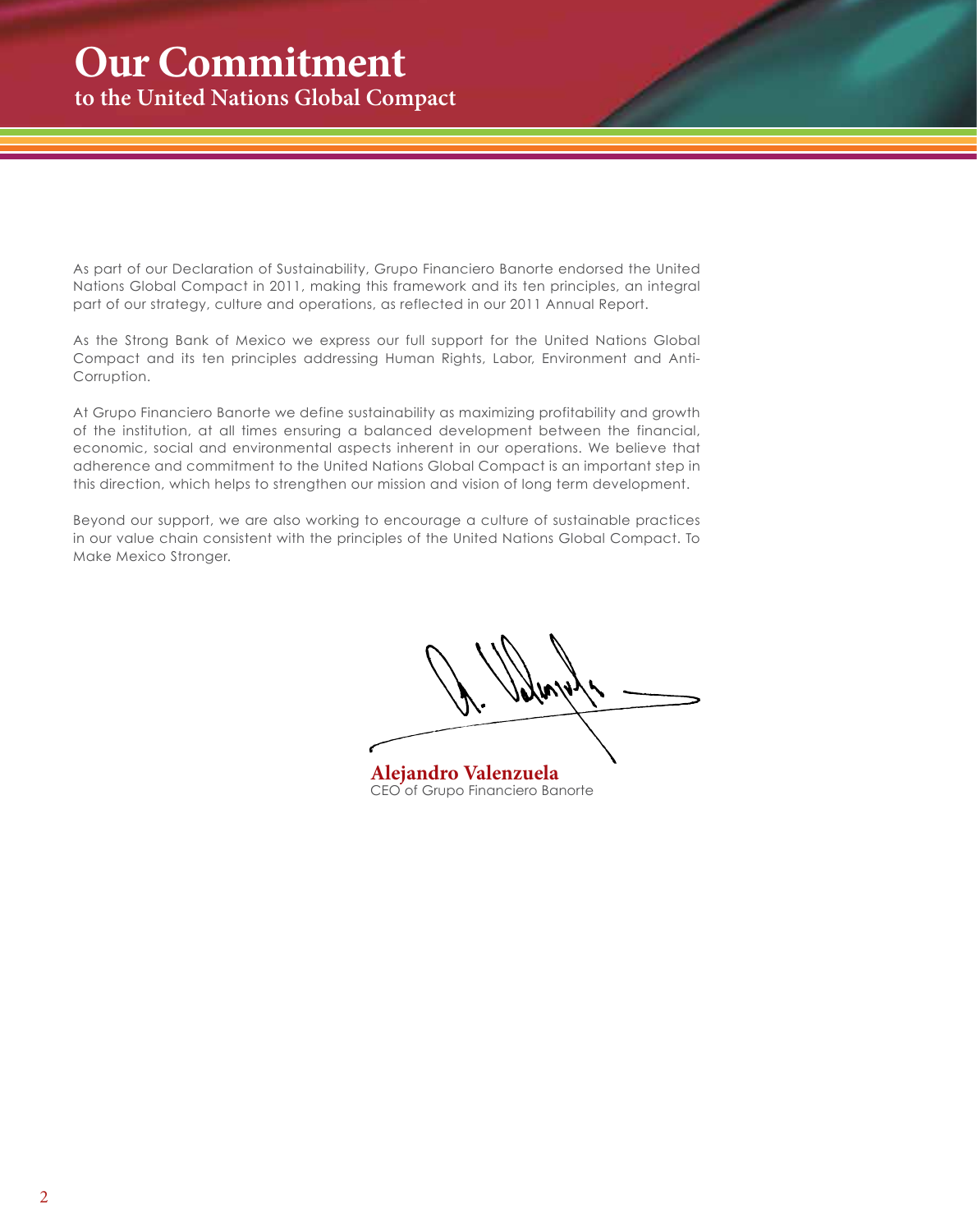

Since 2011 Grupo Financiero Banorte (GFNorte) has been a signatory to the United Nations Global Compact, an international initiative that aims to integrate ten principles, in the areas of Human Rights, Labor, Environment and Anti-Corruption into organizational business strategy and operations.

Our 2011 Annual Report, in its PDF version, contains plans, actions and results with respect to the ten principles of the Global Compact, covering the period 1/2011 to 12/2011. This report was prepared in accordance with Guidelines of the Global Reporting Initiative 3.1 for sustainability reports (GRI G3.1) with a level of application of B+.

While *[GFNorte's 2011 Annual Report](http://www.banorte.com/pv_obj_cache/pv_obj_id_373E6B7E4B3376BB80F19A0727C193D306187B00/filename/Informe_Anual_2011_E.pdf)* and the statement of *[Our Commitment to the United](#page-1-0) [Nations Global Compact](#page-1-0)* serve as our first official *Communication on Progress* (CoP), for reference only, we have provided below some additional information, examples, links and initiatives relevant to the ten principles of the Global Compact from both 2011 and beyond (2012).

| <b>AREAS</b>    | <b>PRINCIPLES</b>                                                | <b>PAGES OF THE 2011</b><br><b>ANNUAL REPORT (PDF)</b> | <b>ADDITIONAL INFORMATION:</b>                                                            |
|-----------------|------------------------------------------------------------------|--------------------------------------------------------|-------------------------------------------------------------------------------------------|
| Human<br>Rights | <b>Principle 1:</b> Businesses should<br>support and respect the | Philosophy section<br>p. 15                            | Interactive version of the 2011 Annual Report:                                            |
|                 | protection of internationally<br>proclaimed human rights.        | p. 28<br>$p.30*$                                       | Graphics Total Employees by Work Level and Employees<br>by Age Group                      |
|                 |                                                                  | pp. 31-35<br>p. 38                                     | GRI indicators (HR5, HR6, HR7, PR2 and PR8)                                               |
|                 |                                                                  | p. 45<br>p. 47                                         | <b>Other Points of Reference:</b>                                                         |
|                 |                                                                  |                                                        | <b>了 Code of Conduct</b> (p. 1, 14, 15, 16, 17)                                           |
|                 |                                                                  |                                                        | ← Circular Unica CNBV 2011 Annual Report (pp. 45, 46, 132, 133, 134)                      |
|                 |                                                                  |                                                        | Banorte-Ixe seeks to grow Impact Investment in Mexico                                     |
|                 |                                                                  |                                                        | Banorte Provided Over \$8 Million Pesos to Support<br>Communities Affected by the Drought |
|                 |                                                                  |                                                        | Banorte Strengthens Home Financing for Women                                              |
|                 |                                                                  |                                                        | Banorte adopts the Equator Principles*                                                    |
|                 |                                                                  |                                                        | Banorte-Ixe and CONAPRED Sign Collaboration بجم<br>Agreement                              |
|                 |                                                                  |                                                        | ABM and Banorte-Ixe United for the Financial Education<br>of Mexico                       |
|                 |                                                                  |                                                        | Banorte Recognized as an "ESR" Socially Responsible<br>Company by CEMEFI                  |
|                 |                                                                  |                                                        |                                                                                           |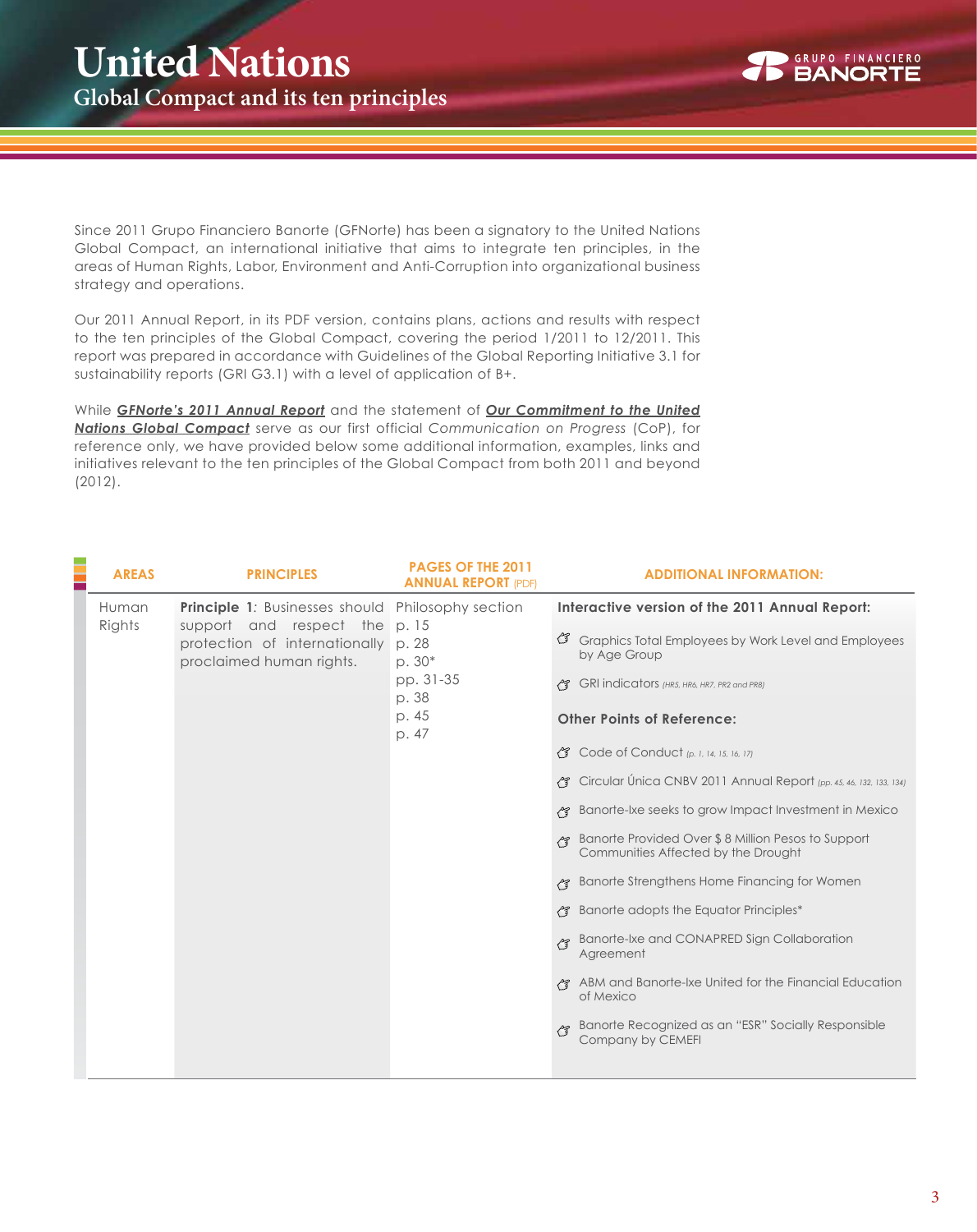| <b>AREAS</b> | <b>PRINCIPLES</b>                                                                                                                                                  | <b>PAGES OF THE 2011</b><br><b>ANNUAL REPORT (PDF)</b> | <b>ADDITIONAL INFORMATION:</b>                                                                                                                                                                                                                                                                      |
|--------------|--------------------------------------------------------------------------------------------------------------------------------------------------------------------|--------------------------------------------------------|-----------------------------------------------------------------------------------------------------------------------------------------------------------------------------------------------------------------------------------------------------------------------------------------------------|
|              | <b>Principle 2:</b> Businesses should p. 15<br>make sure they are not p. 28<br>complicit in human rights p. 30*<br>abuses.                                         | p. 38                                                  | Interactive version of the 2011 Annual Report:<br>GRI indicators (HR5, HR6, HR7)<br>(3<br><b>Other Points of Reference:</b>                                                                                                                                                                         |
|              |                                                                                                                                                                    |                                                        | (3<br>Code of Conduct (pp. 1, 14, 15, 16, 17)<br>Circular Única CNBV 2011 Annual Report (p. 46)*<br>∕₹<br>Banorte adopts the Equator Principles*<br>俘<br>Banorte-Ixe and CONAPRED Sign Collaboration<br>ぺる<br>Agreement<br>Banorte Recognized as an "ESR" Socially Responsible<br>Company by CEMEFI |
| Labor        | <b>Principle 3: Businesses should p. 30*</b><br>uphold the freedom<br>of<br>association and the effective<br>recognition of the right to<br>collective bargaining. |                                                        | Interactive version of the 2011 Annual Report:<br><b>GRI</b> indicator (HR5)<br>G<br><b>Other Points of Reference:</b><br>Circular Única CNBV 2011 Annual Report (pp. 45, 46*)<br>G<br>Banorte adopts the Equator Principles*<br>G                                                                  |
|              | <b>Principle 4:</b> Businesses should p. 30*<br>uphold the elimination of<br>all forms of forced and<br>compulsory labor.                                          |                                                        | Interactive version of the 2011 Annual Report:<br><b>GRI</b> indicator (HR7)<br>(3<br><b>Other Points of Reference:</b><br>Circular Única CNBV 2011 Annual Report (p. 46)*<br>くる<br>Banorte adopts the Equator Principles*<br>G                                                                     |
|              | <b>Principle 5:</b> Businesses should p. 30*<br>uphold the effective abolition<br>of child labor.                                                                  |                                                        | Interactive version of the 2011 Annual Report:<br><b>GRI</b> indicator (HR6)<br>ಆ<br><b>Other Points of Reference:</b><br>Circular Única CNBV 2011 Annual Report (p. 46)*<br>Œ<br>Banorte adopts the Equator Principles*<br>G                                                                       |
|              | <b>Principle 6:</b> Businesses should p. 15<br>uphold the elimination of p. 28<br>discrimination<br>in<br>respect p. 30*<br>employment<br>of<br>occupation.        | and $p.32$<br>p. 38                                    | Interactive version of the 2011 Annual Report:<br>Graphics Total Employees by Work Level and Employees<br>ぐず<br>by Age Group<br><b>Other Points of Reference:</b><br>Code of Conduct (pp. 1, 14, 16, 17)<br>行<br>Circular Única CNBV 2011 Annual Report (p. 46)*<br>্য                              |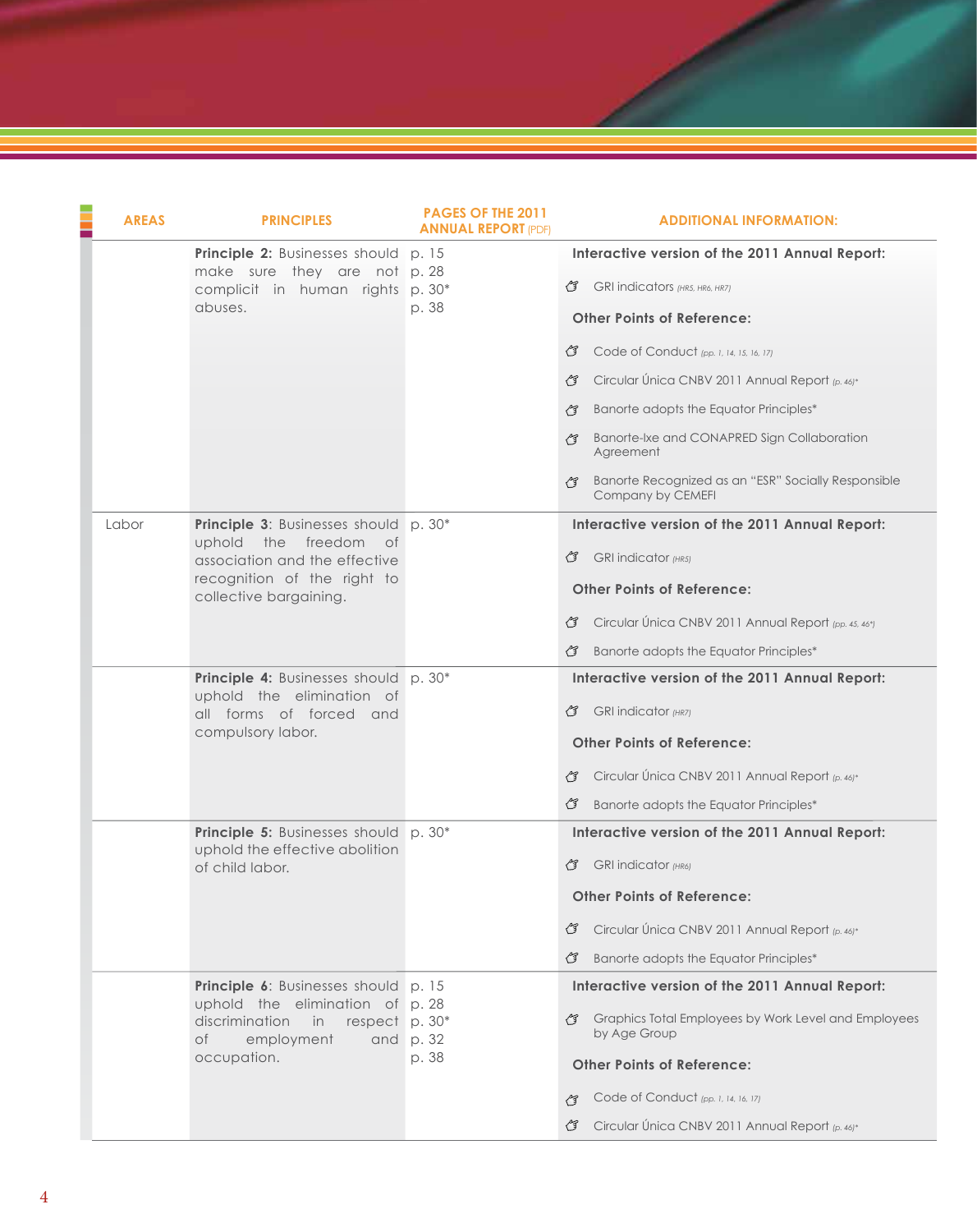

| <b>AREAS</b>     | <b>PRINCIPLES</b>                                                                                                                                        | PAGES OF THE 2011<br><b>ANNUAL REPORT (PDF)</b>            | <b>ADDITIONAL INFORMATION:</b>                                                                                                                                                                                                                                                                                                                                                                                                                                                                                                                                                                                                                                                                                                                                                                                                   |
|------------------|----------------------------------------------------------------------------------------------------------------------------------------------------------|------------------------------------------------------------|----------------------------------------------------------------------------------------------------------------------------------------------------------------------------------------------------------------------------------------------------------------------------------------------------------------------------------------------------------------------------------------------------------------------------------------------------------------------------------------------------------------------------------------------------------------------------------------------------------------------------------------------------------------------------------------------------------------------------------------------------------------------------------------------------------------------------------|
|                  |                                                                                                                                                          |                                                            | Ranorte adopts the Equator Principles*<br>Banorte-Ixe Participates in the First Inclusive Walk/Run Race<br>Held in Mexico                                                                                                                                                                                                                                                                                                                                                                                                                                                                                                                                                                                                                                                                                                        |
|                  |                                                                                                                                                          |                                                            | Banorte-Ixe and CONAPRED Sign Collaboration Agreement                                                                                                                                                                                                                                                                                                                                                                                                                                                                                                                                                                                                                                                                                                                                                                            |
| Environ-<br>ment | <b>Principle 7:</b> Businesses should Philosophy section<br>precautionary p. 15<br>support<br>$\alpha$<br>approach to environmental p. 29<br>challenges. | p. 30*<br>p. 34                                            | <b>Other Points of Reference:</b><br><b>①</b> Code of Conduct (p.15)<br>→ Circular Única CNBV 2011 Annual Report (p. 46)*<br>GFNorte's response to the Investor CDP 2012: Financial<br>implications, as well as, risks and opportunities, due to<br>climate change; engagement with policy makers; climate<br>change integration into the business strategy; CO2 emissions<br>reduction initiatives and corresponding investments<br>Banorte-Ixe promotes awareness on climate change by<br>participating in the Carbon Disclosure Project's Global<br>Climate Change Forum<br>Banorte Signs the Declaration of Natural Capital<br>Banorte Promotes Environmental Responsibility in Businesses<br>as a Factor of Competitiveness<br>Banorte adopts the Equator Principles*<br>Banorte Seeks to Promote Mexico as a Green Economy |
|                  | Principle<br>8:<br>should undertake initiatives p. 15<br>promote<br>greater p. 28<br>to.<br>environmental responsibility.                                | Businesses Philosophy section<br>p. 29<br>$p.30*$<br>p. 34 | Interactive version of the 2011 Annual Report:<br>GRI indicators (EN23, EN24, EN25, EN28, PR3, PR4)<br><b>Other Points of Reference:</b><br>GFNorte's response to the Investor CDP 2012: Energy<br>consumption; initiatives to reduce indirect energy<br>consumption or CO2 emissions and corresponding<br>investments; direct and indirect CO2 emissions<br>骨 Code of Conduct (pp. 11, 12, 15)<br>Circular Única CNBV 2011 Annual Report (p. 46)*<br>Banorte-Ixe seeks to grow Impact Investment in Mexico<br>Banorte-Ixe promotes awareness on climate change by<br>participating in the Carbon Disclosure Project's Global<br>Climate Change Forum                                                                                                                                                                            |